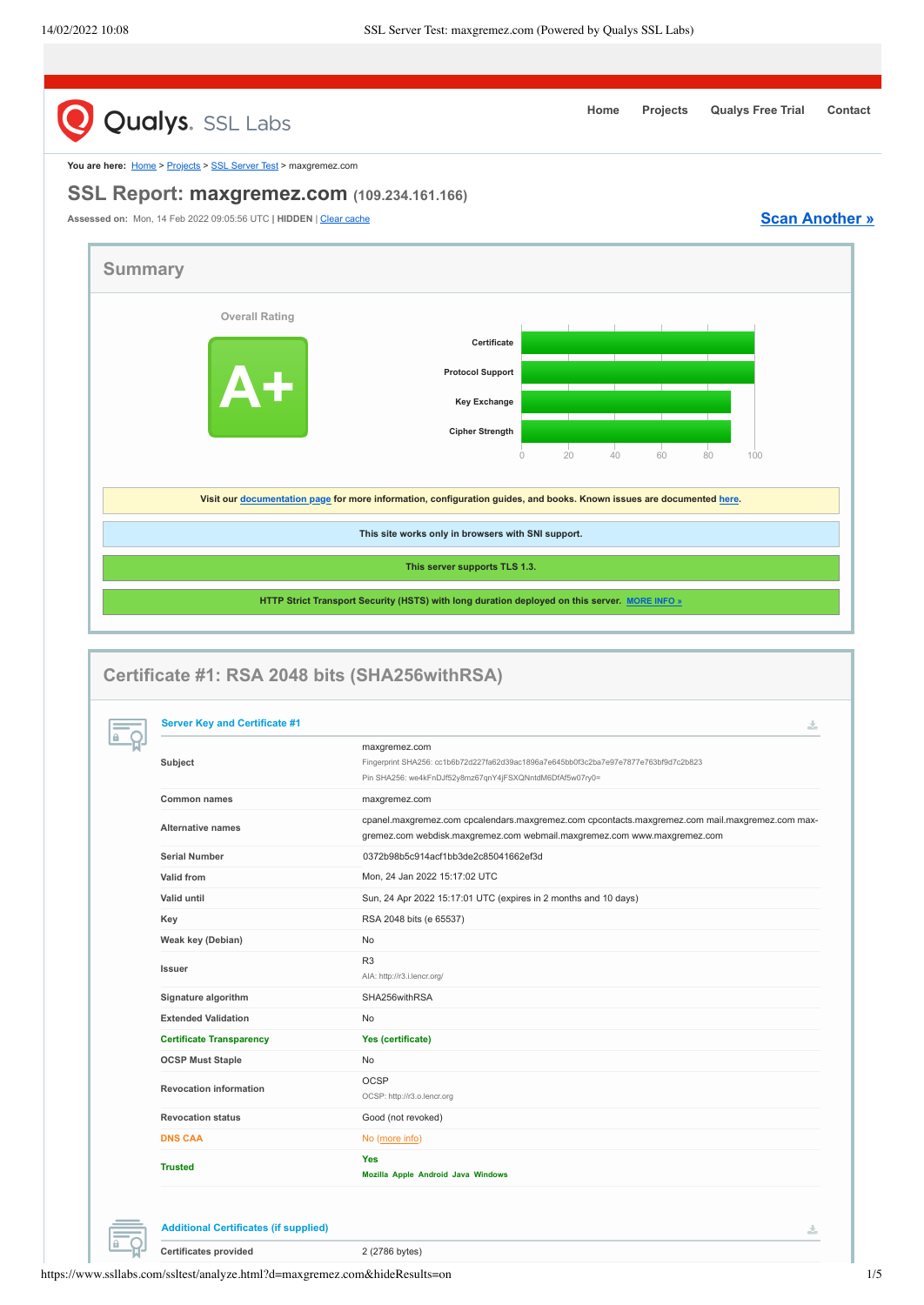| Chaitiissae Certificates (if supplied)                                                      | None                                             |                                                                                                                                                  | ÷.                                                        |
|---------------------------------------------------------------------------------------------|--------------------------------------------------|--------------------------------------------------------------------------------------------------------------------------------------------------|-----------------------------------------------------------|
|                                                                                             |                                                  |                                                                                                                                                  |                                                           |
|                                                                                             |                                                  |                                                                                                                                                  |                                                           |
| #2                                                                                          | R <sub>3</sub>                                   |                                                                                                                                                  |                                                           |
| Subject                                                                                     |                                                  | Fingerprint SHA256: 67add1166b020ae61b8f5fc96813c04c2aa589960796865572a3c7e737613dfd<br>Pin SHA256: jQJTblh0grw0/1TkHSumWb+Fs0Ggogr621gT3PvPKG0= |                                                           |
| Valid until                                                                                 |                                                  | Mon, 15 Sep 2025 16:00:00 UTC (expires in 3 years and 7 months)                                                                                  |                                                           |
| Key                                                                                         | RSA 2048 bits (e 65537)                          |                                                                                                                                                  |                                                           |
| Issuer                                                                                      | <b>ISRG Root X1</b>                              |                                                                                                                                                  |                                                           |
| Signature algorithm                                                                         | SHA256withRSA                                    |                                                                                                                                                  |                                                           |
| <b>Certification Paths</b>                                                                  |                                                  |                                                                                                                                                  | $\left  \cdot \right $                                    |
|                                                                                             |                                                  | Click here to expand                                                                                                                             |                                                           |
|                                                                                             |                                                  |                                                                                                                                                  |                                                           |
| Certificate #2: RSA 2048 bits (SHA256withRSA) No SNI                                        |                                                  |                                                                                                                                                  |                                                           |
|                                                                                             |                                                  | Click here to expand                                                                                                                             |                                                           |
|                                                                                             |                                                  |                                                                                                                                                  |                                                           |
|                                                                                             |                                                  |                                                                                                                                                  |                                                           |
| Configuration                                                                               |                                                  |                                                                                                                                                  |                                                           |
|                                                                                             |                                                  |                                                                                                                                                  |                                                           |
| <b>Protocols</b>                                                                            |                                                  |                                                                                                                                                  |                                                           |
| <b>TLS 1.3</b>                                                                              |                                                  |                                                                                                                                                  | Yes                                                       |
| <b>TLS 1.2</b>                                                                              |                                                  |                                                                                                                                                  | Yes <sup>-</sup>                                          |
| <b>TLS 1.1</b>                                                                              |                                                  |                                                                                                                                                  | No                                                        |
| <b>TLS 1.0</b>                                                                              |                                                  |                                                                                                                                                  |                                                           |
|                                                                                             |                                                  |                                                                                                                                                  |                                                           |
| SSL <sub>3</sub>                                                                            |                                                  |                                                                                                                                                  |                                                           |
| SSL <sub>2</sub>                                                                            |                                                  |                                                                                                                                                  |                                                           |
| (*) Experimental: Server negotiated using No-SNI                                            |                                                  |                                                                                                                                                  |                                                           |
| <b>Cipher Suites</b>                                                                        |                                                  |                                                                                                                                                  |                                                           |
| # TLS 1.3 (server has no preference)                                                        |                                                  |                                                                                                                                                  |                                                           |
| TLS_AES_128_GCM_SHA256 (0x1301) ECDH x25519 (eq. 3072 bits RSA) FS                          |                                                  |                                                                                                                                                  |                                                           |
| TLS AES 256 GCM SHA384 (0x1302) ECDH x25519 (eq. 3072 bits RSA) FS                          |                                                  |                                                                                                                                                  |                                                           |
| TLS_CHACHA20_POLY1305_SHA256 (0x1303) ECDH x25519 (eq. 3072 bits RSA) FS                    |                                                  |                                                                                                                                                  |                                                           |
|                                                                                             |                                                  |                                                                                                                                                  |                                                           |
| # TLS 1.2 (server has no preference)                                                        |                                                  |                                                                                                                                                  |                                                           |
| TLS_DHE_RSA_WITH_AES_128_GCM_SHA256 (0x9e) DH 4096 bits FS                                  |                                                  |                                                                                                                                                  |                                                           |
| TLS_ECDHE_RSA_WITH_AES_128_GCM_SHA256 (0xc02f) ECDH secp521r1 (eq. 15360 bits RSA) FS       |                                                  |                                                                                                                                                  |                                                           |
| TLS_DHE_RSA_WITH_AES_256_GCM_SHA384 (0x9f) DH 4096 bits FS                                  |                                                  |                                                                                                                                                  |                                                           |
| TLS_ECDHE_RSA_WITH_AES_256_GCM_SHA384 (0xc030) ECDH secp521r1 (eq. 15360 bits RSA) FS       |                                                  |                                                                                                                                                  |                                                           |
| TLS_ECDHE_RSA_WITH_CHACHA20_POLY1305_SHA256 (0xcca8) ECDH secp521r1 (eq. 15360 bits RSA) FS |                                                  |                                                                                                                                                  | 128<br>256<br>256<br>Е<br>128<br>128<br>256<br>256<br>256 |
|                                                                                             |                                                  |                                                                                                                                                  |                                                           |
| <b>Handshake Simulation</b>                                                                 |                                                  |                                                                                                                                                  |                                                           |
| Android 4.4.2<br>RSA 2048 (SHA256)                                                          | <b>TLS 1.2</b>                                   | TLS_ECDHE_RSA_WITH_AES_256_GCM_SHA384 ECDH secp521r1 FS                                                                                          |                                                           |
| Android 5.0.0<br>RSA 2048 (SHA256) TLS 1.2                                                  |                                                  | TLS_ECDHE_RSA_WITH_AES_128_GCM_SHA256 ECDH secp521r1 FS                                                                                          |                                                           |
| Android 6.0<br>RSA 2048 (SHA256)                                                            | TLS 1.2 > http/1.1                               | TLS_ECDHE_RSA_WITH_AES_128_GCM_SHA256 ECDH secp256r1 FS                                                                                          |                                                           |
| Android 7.0                                                                                 | RSA 2048 (SHA256) TLS 1.2 > h2                   | TLS_ECDHE_RSA_WITH_CHACHA20_POLY1305_SHA256 ECDH x25519 FS                                                                                       |                                                           |
| Android 8.0<br>Android 8.1<br>$\sim$                                                        | RSA 2048 (SHA256) TLS 1.2 > h2<br><b>TLS 1.3</b> | TLS_ECDHE_RSA_WITH_CHACHA20_POLY1305_SHA256 ECDH x25519 FS<br>TLS_CHACHA20_POLY1305_SHA256 ECDH x25519 FS                                        |                                                           |

https://www.ssllabs.com/ssltest/analyze.html?d=maxgremez.com&hideResults=on 2/5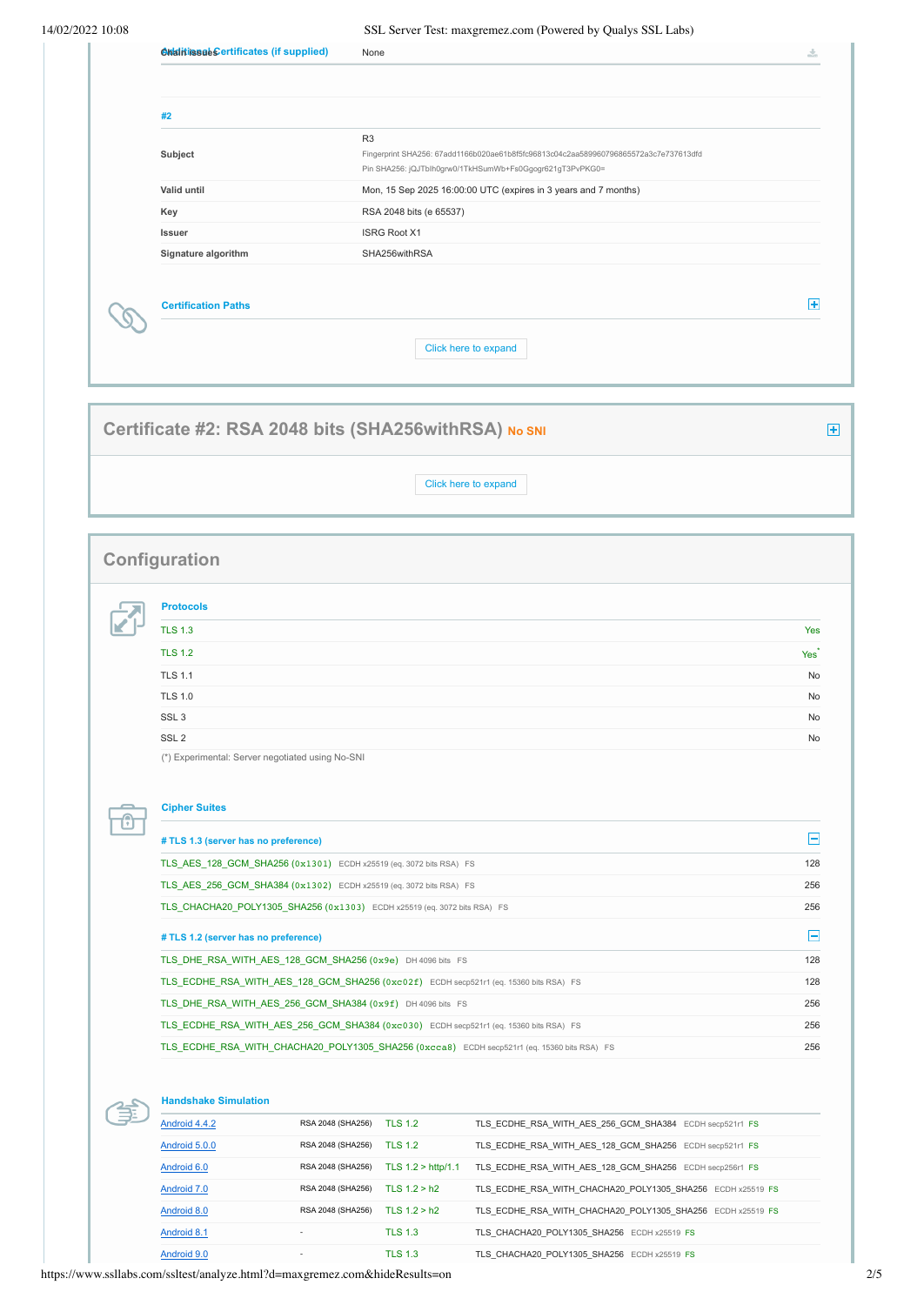## 14/02/2022 10:08 SSL Server Test: maxgremez.com (Powered by Qualys SSL Labs)

| <b>Blangshake Sinzulation</b>                    | RSA 2048 (SHA256)         | <b>TLS 1.2</b>                             | TLS_ECDHE_RSA_WITH_AES_256_GCM_SHA384 ECDH secp521r1 FS       |
|--------------------------------------------------|---------------------------|--------------------------------------------|---------------------------------------------------------------|
|                                                  |                           |                                            |                                                               |
| Chrome 49 / XP SP3                               | RSA 2048 (SHA256)         | TLS $1.2 > h2$                             | TLS_ECDHE_RSA_WITH_AES_128_GCM_SHA256 ECDH secp256r1 FS       |
| Chrome 69 / Win 7 R                              | RSA 2048 (SHA256)         | TLS $1.2 > h2$                             | TLS_ECDHE_RSA_WITH_AES_128_GCM_SHA256_ECDH x25519_FS          |
| Chrome 70 / Win 10                               |                           | <b>TLS 1.3</b>                             | TLS_AES_128_GCM_SHA256 ECDH x25519 FS                         |
| Chrome 80 / Win 10 R                             |                           | <b>TLS 1.3</b>                             | TLS_AES_128_GCM_SHA256 ECDH x25519 FS                         |
| Firefox 31.3.0 ESR / Win 7                       | RSA 2048 (SHA256)         | <b>TLS 1.2</b>                             | TLS_ECDHE_RSA_WITH_AES_128_GCM_SHA256 ECDH secp256r1 FS       |
| Firefox 47 / Win 7 R                             | RSA 2048 (SHA256)         | TLS 1.2 > h2                               | TLS_ECDHE_RSA_WITH_AES_128_GCM_SHA256 ECDH secp256r1 FS       |
| Firefox 49 / XP SP3                              | RSA 2048 (SHA256)         | TLS $1.2 > h2$                             | TLS_ECDHE_RSA_WITH_AES_128_GCM_SHA256    ECDH secp256r1    FS |
| Firefox 62 / Win 7 R                             | RSA 2048 (SHA256)         | TLS $1.2 > h2$                             | TLS_ECDHE_RSA_WITH_AES_128_GCM_SHA256 ECDH x25519 FS          |
| Firefox 73 / Win 10 R                            |                           | <b>TLS 1.3</b>                             | TLS_AES_128_GCM_SHA256 ECDH x25519 FS                         |
| Googlebot Feb 2018                               | RSA 2048 (SHA256)         | <b>TLS 1.2</b>                             | TLS_ECDHE_RSA_WITH_AES_128_GCM_SHA256 ECDH x25519 FS          |
| <b>IE 11 / Win 7 R</b>                           | RSA 2048 (SHA256)         | <b>TLS 1.2</b>                             | TLS_DHE_RSA_WITH_AES_256_GCM_SHA384 DH 4096 FS                |
| IE 11 / Win 8.1 R                                |                           | RSA 2048 (SHA256) TLS 1.2 > http/1.1       | TLS_DHE_RSA_WITH_AES_256_GCM_SHA384 DH 4096 FS                |
| <b>IE 11 / Win Phone 8.1 R</b>                   |                           | Server sent fatal alert: handshake failure |                                                               |
| IE 11 / Win Phone 8.1 Update R RSA 2048 (SHA256) |                           | TLS $1.2 > \frac{\text{http/1.1}}{}$       | TLS DHE RSA WITH AES 256 GCM SHA384 DH 4096 FS                |
| <b>IE 11 / Win 10 R</b>                          | RSA 2048 (SHA256)         | TLS $1.2 > h2$                             | TLS_ECDHE_RSA_WITH_AES_256_GCM_SHA384 ECDH secp256r1 FS       |
| Edge 15 / Win 10 R                               | RSA 2048 (SHA256)         | TLS 1.2 > h2                               | TLS ECDHE RSA WITH AES 256 GCM SHA384 ECDH x25519 FS          |
| Edge 16 / Win 10 R                               | RSA 2048 (SHA256)         | TLS 1.2 > h2                               | TLS_ECDHE_RSA_WITH_AES_256_GCM_SHA384 ECDH x25519 FS          |
| Edge 18 / Win 10 R                               | RSA 2048 (SHA256)         | TLS $1.2 > h2$                             | TLS_ECDHE_RSA_WITH_AES_256_GCM_SHA384 ECDH x25519 FS          |
| Edge 13 / Win Phone 10 R                         | RSA 2048 (SHA256)         | TLS $1.2 > h2$                             | TLS_ECDHE_RSA_WITH_AES_256_GCM_SHA384    ECDH secp256r1    FS |
| <u>Java 8u161</u>                                | RSA 2048 (SHA256)         | <b>TLS 1.2</b>                             | TLS_ECDHE_RSA_WITH_AES_256_GCM_SHA384 ECDH secp256r1 FS       |
| Java 11.0.3                                      |                           | <b>TLS 1.3</b>                             | TLS_AES_128_GCM_SHA256 ECDH secp256r1 FS                      |
| Java 12.0.1                                      |                           | <b>TLS 1.3</b>                             | TLS_AES_128_GCM_SHA256 ECDH secp256r1 FS                      |
| OpenSSL 1.0.11 R                                 | RSA 2048 (SHA256)         | <b>TLS 1.2</b>                             | TLS_ECDHE_RSA_WITH_AES_256_GCM_SHA384 ECDH secp521r1 FS       |
| OpenSSL 1.0.2s R                                 | RSA 2048 (SHA256) TLS 1.2 |                                            | TLS_ECDHE_RSA_WITH_AES_256_GCM_SHA384 ECDH secp256r1 FS       |
| OpenSSL 1.1.0k R                                 | RSA 2048 (SHA256)         | <b>TLS 1.2</b>                             | TLS_ECDHE_RSA_WITH_AES_256_GCM_SHA384 ECDH x25519 FS          |
|                                                  |                           |                                            |                                                               |
| OpenSSL 1.1.1c R                                 |                           | <b>TLS 1.3</b>                             | TLS_AES_256_GCM_SHA384 ECDH x25519_FS                         |
| Safari 6 / iOS 6.0.1                             |                           | Server sent fatal alert: handshake_failure |                                                               |
| Safari 7/iOS 7.1 R                               |                           | Server sent fatal alert: handshake_failure |                                                               |
| Safari 7 / OS X 10.9 R                           |                           | Server sent fatal alert: handshake_failure |                                                               |
| Safari 8 / iOS 8.4 R                             |                           | Server sent fatal alert: handshake_failure |                                                               |
| Safari 8 / OS X 10.10 R                          |                           | Server sent fatal alert: handshake failure |                                                               |
| Safari 9 / iOS 9 R                               | RSA 2048 (SHA256)         | TLS $1.2 > h2$                             | TLS_ECDHE_RSA_WITH_AES_256_GCM_SHA384 ECDH secp256r1 FS       |
| Safari 9 / OS X 10.11 R                          | RSA 2048 (SHA256)         | TLS $1.2 > h2$                             | TLS_ECDHE_RSA_WITH_AES_256_GCM_SHA384_ECDH secp256r1_FS       |
| Safari 10 / iOS 10 R                             | RSA 2048 (SHA256)         | TLS $1.2 > h2$                             | TLS_ECDHE_RSA_WITH_AES_256_GCM_SHA384_ECDH secp256r1_FS       |
| <u>Safari 10 / OS X 10.12</u> R                  | RSA 2048 (SHA256)         | TLS $1.2 > h2$                             | TLS_ECDHE_RSA_WITH_AES_256_GCM_SHA384_ECDH secp256r1_FS       |
| Safari 12.1.2 / MacOS 10.14.6<br><u>Beta</u> R   |                           | <b>TLS 1.3</b>                             | TLS CHACHA20 POLY1305 SHA256 ECDH x25519 FS                   |
| <u>Safari 12.1.1 / iOS 12.3.1</u> R              |                           | <b>TLS 1.3</b>                             | TLS_CHACHA20_POLY1305_SHA256 ECDH x25519 FS                   |
| Apple ATS 9 / iOS 9 R                            | RSA 2048 (SHA256)         | TLS $1.2 > h2$                             | TLS_ECDHE_RSA_WITH_AES_256_GCM_SHA384_ECDH secp256r1_FS       |
| Yahoo Slurp Jan 2015                             | RSA 2048 (SHA256)         | <b>TLS 1.2</b>                             | TLS_ECDHE_RSA_WITH_AES_256_GCM_SHA384    ECDH secp384r1    FS |
|                                                  |                           |                                            |                                                               |

## **# Not simulated clients (Protocol mismatch)**

#### Click here to expand

(1) Clients that do not support Forward Secrecy (FS) are excluded when determining support for it.

(2) No support for virtual SSL hosting (SNI). Connects to the default site if the server uses SNI.

(3) Only first connection attempt simulated. Browsers sometimes retry with a lower protocol version.

(R) Denotes a reference browser or client, with which we expect better effective security.

(All) We use defaults, but some platforms do not use their best protocols and features (e.g., Java 6 & 7, older IE).

**(All) Certificate trust is not checked in handshake simulation, we only perform TLS handshake.**



#### **Protocol Details**

**DROWN**

No, server keys and hostname not seen elsewhere with SSLv2

**(1) For a better understanding of this test, please read [this longer explanation](https://blog.qualys.com/securitylabs/2016/03/04/ssl-labs-drown-test-implementation-details)**

(2) Key usage data kindly provided by the **[Censys](https://censys.io/)** network search engine; original DROWN website [here](https://drownattack.com/) (3) Censys data is only indicative of possible key and certificate reuse; possibly out-of-date and not complete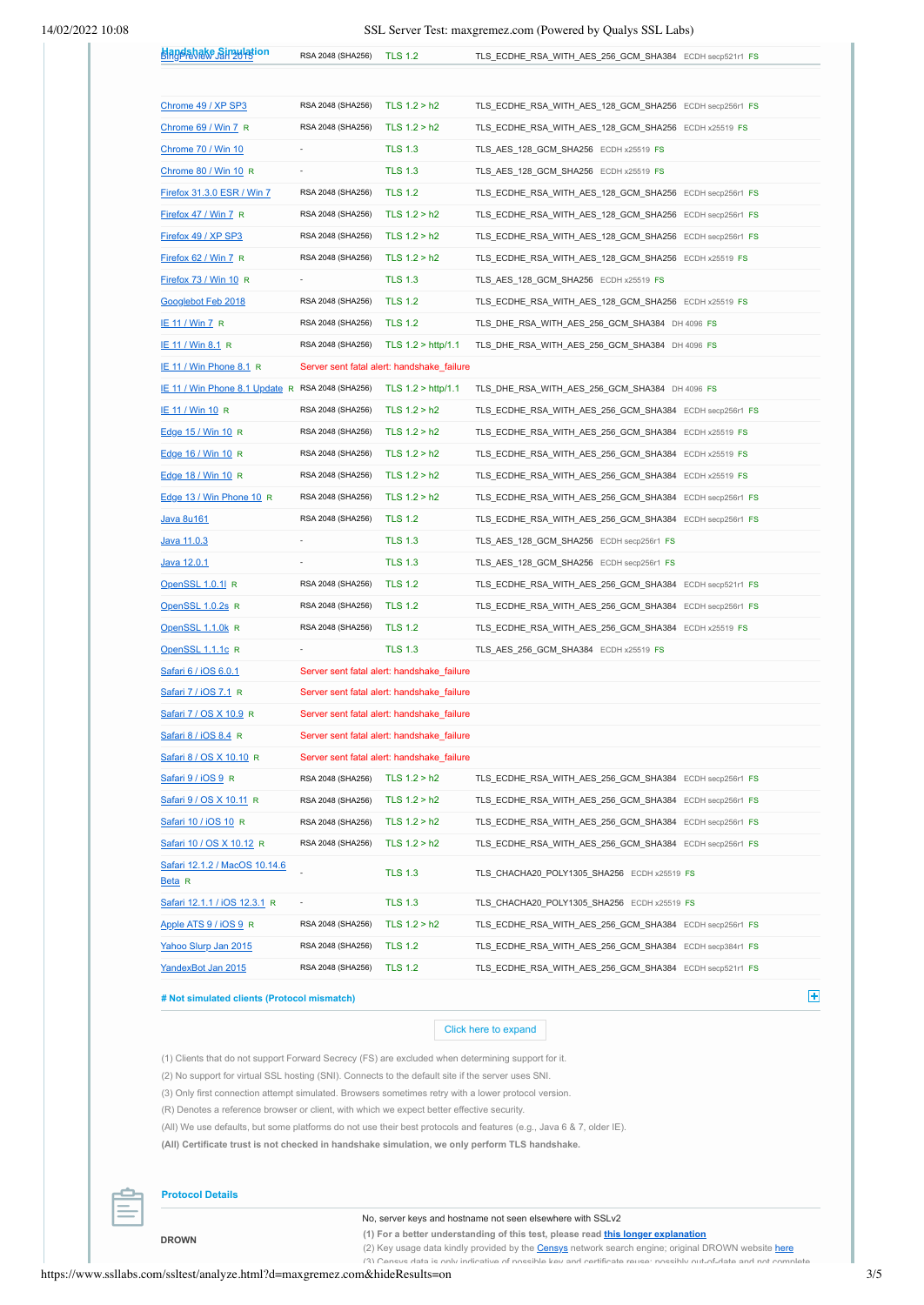# 14/02/2022 10:08 SSL Server Test: maxgremez.com (Powered by Qualys SSL Labs)

| ו טן טפווסץס עמומ וס טוווץ ווועוטמוזיפ טו טעססוטופ גפץ מווע טפונוווטמופ ופעספ, טעססוטוץ טענ־טו־עמופ מווע ווטנ טטוווטופופ |  |  |
|--------------------------------------------------------------------------------------------------------------------------|--|--|

|                                                        | (n) Actiole not to multimetrize of hospinic velocitive compositive cost, hospinal and not combinete |
|--------------------------------------------------------|-----------------------------------------------------------------------------------------------------|
| <b>Protocol Details</b><br><b>Secure Renegotiation</b> | <b>Supported</b>                                                                                    |
|                                                        |                                                                                                     |
|                                                        |                                                                                                     |
| <b>Secure Client-Initiated Renegotiation</b>           | No                                                                                                  |
| <b>Insecure Client-Initiated Renegotiation</b>         | No                                                                                                  |
| <b>BEAST</b> attack                                    | Mitigated server-side (more info)                                                                   |
| POODLE (SSLv3)                                         | No, SSL 3 not supported (more info)                                                                 |
| POODLE (TLS)                                           | No (more info)                                                                                      |
| Zombie POODLE                                          | No (more info)                                                                                      |
| <b>GOLDENDOODLE</b>                                    | No (more info)                                                                                      |
| OpenSSL 0-Length                                       | No (more info)                                                                                      |
| <b>Sleeping POODLE</b>                                 | No (more info)                                                                                      |
| Downgrade attack prevention                            | Yes, TLS_FALLBACK_SCSV supported (more info)                                                        |
| <b>SSL/TLS compression</b>                             | No                                                                                                  |
| RC4                                                    | No                                                                                                  |
| <b>Heartbeat (extension)</b>                           | No                                                                                                  |
| Heartbleed (vulnerability)                             | No (more info)                                                                                      |
| Ticketbleed (vulnerability)                            | No (more info)                                                                                      |
| OpenSSL CCS vuln. (CVE-2014-0224)                      | No (more info)                                                                                      |
| OpenSSL Padding Oracle vuln.<br>(CVE-2016-2107)        | No (more info)                                                                                      |
| <b>ROBOT</b> (vulnerability)                           | No (more info)                                                                                      |
|                                                        |                                                                                                     |
| <b>Forward Secrecy</b>                                 | Yes (with most browsers) ROBUST (more info)                                                         |
| <b>ALPN</b>                                            | Yes h2 http/1.1                                                                                     |
| <b>NPN</b>                                             | Yes h2 http/1.1                                                                                     |
| Session resumption (caching)                           | Yes                                                                                                 |
| <b>Session resumption (tickets)</b>                    | Yes                                                                                                 |
| <b>OCSP stapling</b>                                   | Yes                                                                                                 |
| <b>Strict Transport Security (HSTS)</b>                | Yes<br>max-age=31536000; includeSubDomains; preload                                                 |
| <b>HSTS Preloading</b>                                 | Not in: Chrome Edge Firefox IE                                                                      |
| <b>Public Key Pinning (HPKP)</b>                       | No (more info)                                                                                      |
| <b>Public Key Pinning Report-Only</b>                  | No                                                                                                  |
| <b>Public Key Pinning (Static)</b>                     | No (more info)                                                                                      |
| Long handshake intolerance                             | No                                                                                                  |
| <b>TLS extension intolerance</b>                       | No                                                                                                  |
| <b>TLS version intolerance</b>                         | No                                                                                                  |
| <b>Incorrect SNI alerts</b>                            | No                                                                                                  |
| <b>Uses common DH primes</b>                           | No                                                                                                  |
| DH public server param (Ys) reuse                      | No                                                                                                  |
| ECDH public server param reuse                         | No                                                                                                  |
| <b>Supported Named Groups</b>                          | secp256r1, secp384r1, secp521r1, x25519, x448 (Server has no preference)                            |
| SSL 2 handshake compatibility                          | Yes                                                                                                 |



'n  $\overline{\phantom{0}}$ 

## **HTTP Requests**

**1 https://maxgremez.com/** (HTTP/1.1 200 OK)

**Miscellaneous**

| <b>Test date</b>             | Mon, 14 Feb 2022 09:04:41 UTC |
|------------------------------|-------------------------------|
| <b>Test duration</b>         | 75.335 seconds                |
| <b>HTTP status code</b>      | 200                           |
| <b>HTTP server signature</b> | o2switch-PowerBoost-v3        |
| Server hostname              | diego.o2switch.net            |

https://www.ssllabs.com/ssltest/analyze.html?d=maxgremez.com&hideResults=on 4/5

 $\pm$